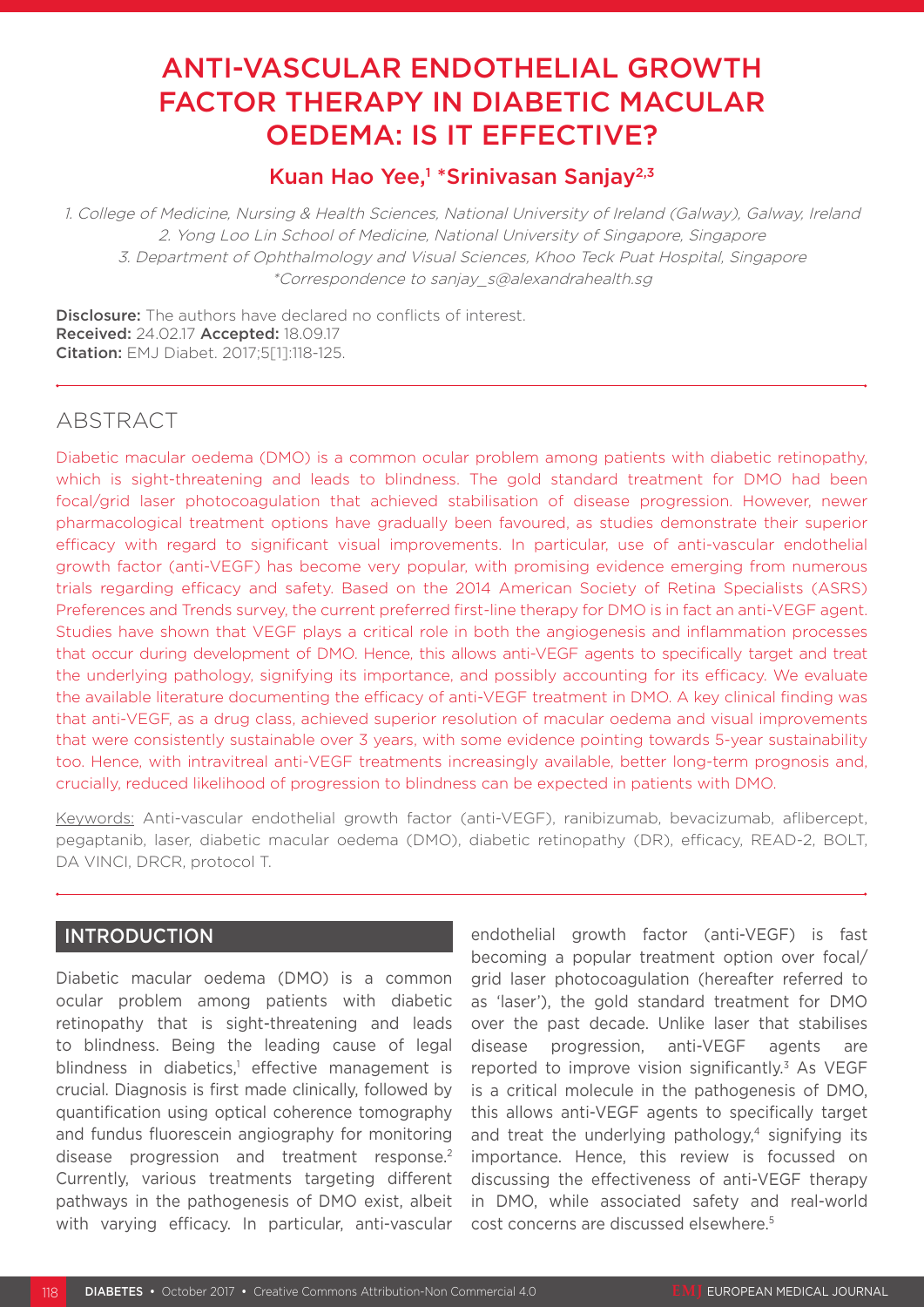#### Table 1: Summary of molecular differences between anti-VEGF agents.

| Anti-VEGF agent | Molecular weight (kDa) |                 | $K_{D}$ for VEGF <sub>165</sub> (pM) |  |
|-----------------|------------------------|-----------------|--------------------------------------|--|
| Ranibizumab     | 48                     | Fab fragment    | $46 - 192$                           |  |
| Bevacizumab     | 149                    | Full-length mAB | 58-1.100                             |  |
| Aflibercept     | 115                    | Fusion protein  | 0.45                                 |  |
| Pegaptanib      | 50                     | RNA aptamer     | 50                                   |  |

Fab: antigen binding fragment; K<sub>D</sub>: dissociation constant; mAB: monoclonal antibody; pM: picomolar; VEGF: vascular endothelial growth factor.

### METHODS

A comprehensive literature search was conducted on Medline, PubMed®, and Cochrane® databases using the keywords: 'anti-VEGF', 'bevacizumab', 'ranibizumab', 'aflibercept', 'trap-eye', 'pegaptanib', 'diabetic macular edema'. Only studies with abstracts and full-texts published in English between 2004 and 2016 were included. This time period was chosen to include seminal papers and landmark trials documenting the use of anti-VEGF in treating DMO. Selection of relevant articles was initially performed based on their titles and abstracts, followed by detailed review of their full-texts. In total, 28 clinical trials, 3 systematic reviews, 14 review articles, 5 retrospective studies, and 3 prospective studies were selected.

### RATIONALE FOR ANTI-VASCULAR ENDOTHELIAL GROWTH FACTOR IN DIABETIC MACULAR OEDEMA

The associated vision loss in DMO occurs due to the breakdown of the blood-retinal barrier. Increase in vascular permeability results in plasma protein leakage and retinal swelling/thickening.4 Multiple studies have identified several growth factors and inflammatory mediators to be responsible for this breakdown, especially VEGF. Although the exact pathogenic mechanism is not completely understood, independent analysis by Fogli et al.4 supports the theory that VEGF plays a critical role in both the angiogenesis and inflammation processes that occur during the development of DMO, justifying the use of anti-VEGF in treatment. Currently, four different intravitreal anti-VEGF agents are used: namely, ranibizumab (RBZ), bevacizumab (BVZ), aflibercept, and pegaptanib. Their properties are summarised in Table 1. Their superior clinical efficacy reported in randomised controlled trials (RCT) (summarised in Table 2 and 3) and other studies, support a shift in treatment paradigm towards anti-VEGF.

#### Ranibizumab

RBZ (Lucentis™, Genentech, San Francisco, California, USA/Roche™, Basel, Switzerland) is a recombinant, humanised, monoclonal antibody fragment that binds all isoforms of VEGF-A. Currently, it is approved for treating age-related macular degeneration (AMD), retinal vein occlusion and diabetic retinopathy with or without DMO, in the USA and European Union (EU). Treatment regimens in DMO typically vary between practices.

Herein, we discussed five important RCT studying RBZ in DMO. Additionally, DRCR.net (Protocol T), comparing the efficacy of RBZ against two other anti-VEGF agents, will be separately discussed.

#### **READ-2**

A Phase II, 14-site, investigator-initiated clinical trial comparing 0.5 mg RBZ, laser, and 0.5 mg RBZ combined with laser over 6, 24, and 36 months. Six-month results demonstrated short-term visual and anatomical benefits of RBZ monotherapy, with mean best-corrected visual acuity (BCVA) improving significantly from baseline by +7.24 ETDRS (Early Treatment Diabetic Retinopathy Study) letters (versus -0.43 letters in laser), and 50% of this group experienced a reduction in foveal thickness (versus 33% in laser). Also, significantly more patients gained ≥15 letters with RBZ monotherapy (22%) than laser (0%).<sup>6</sup> After 6 months (primary endpoint), most patients fulfilled the retreatment criteria and were retreated with RBZ monotherapy. Subsequent results revealed sustained benefits after 24 months in the monotherapy arm, while retreated patients experienced improved vision and reduction of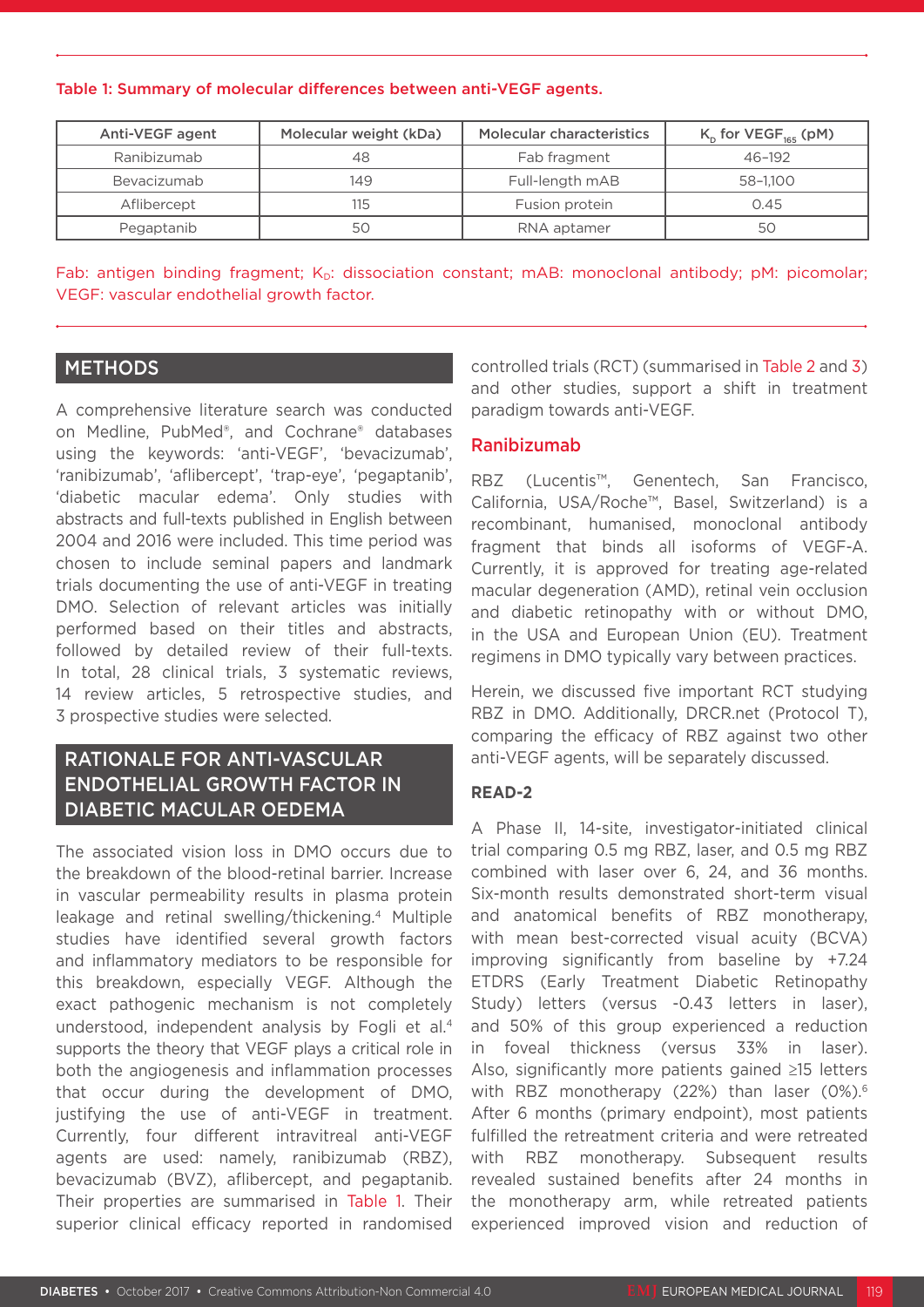residual oedema (Table 2).<sup>7</sup> Despite improvements after 24 months, many patients continued to have persistent oedema, defined as central subfield thickness (CST) ≥250 µm, suggesting possible under-treatment. Consequently, treatment regimen was intensified from bimonthly to monthly, which saw significant improvements in both mean BCVA and CST (Table 2). Hence, suggesting that outcomes can be improved with more aggressive therapy.<sup>8</sup>

12 months. Dose effect was difficult to assess, due to study design allowing doubled doses of RBZ or rescue laser to be administered when needed (91.8% in placebo arm; 68.6% in RBZ arm). Hence, data reported was pooled from all RBZ-treated patients (regardless of dose) instead. Overall, RBZ-treated patients once again show improved outcomes compared to placebo (Table 2).<sup>9</sup>

#### **RESTORE**

#### **RESOLVE**

A Phase II, multicentre, sham-controlled trial assessing the efficacy and safety of two doses of RBZ (0.3 mg and 0.5 mg) against placebo over

A Phase III, multicentre trial comparing 0.5 mg RBZ, combination with laser, and laser over 12 and 36 months. Results after 12 months were similar to READ-2 and RESOLVE, demonstrating superiority of RBZ treatment over laser (Table 2).<sup>10</sup>

#### Table 2: Summary of main anatomical and functional outcomes in randomised controlled trials for ranibizumab, bevacizumab, and aflibercept.

|                     | Study<br>duration<br>(months) | Study<br>eyes (N) | Mean BCVA gains<br>from baseline<br>(ETDRS letters) |             | Mean CRT/CMT/CST<br>reduction from<br>baseline (µm) |                    | Eyes gaining<br>$\geq$ 15 letters from<br>baseline (%) |                |  |
|---------------------|-------------------------------|-------------------|-----------------------------------------------------|-------------|-----------------------------------------------------|--------------------|--------------------------------------------------------|----------------|--|
|                     |                               |                   | Mono                                                | Control     | Mono                                                | Control            | Mono                                                   | Control        |  |
|                     | Ranibizumab                   |                   |                                                     |             |                                                     |                    |                                                        |                |  |
| READ-2              | 6                             | 126               | 7.24                                                | $-0.43$     | 106.3                                               | 82.8               | 22                                                     | $\bigcirc$     |  |
|                     | 24                            | 101               | $7.7^\circ$                                         | $5.1^\circ$ | $80.1^\circ$                                        | $153.6^\circ$      | $24^{\circ}$                                           | $18^\circ$     |  |
|                     | 36                            | 74                | $10.3^\circ$                                        | $1.4^\circ$ | $132.0^{\circ}$                                     | 193.0 <sup>°</sup> | $32^{\circ}$                                           | $9^{\circ}$    |  |
| <b>RESOLVE</b>      | 12                            | 151               | 10.3                                                | $-1.4$      | 194.2                                               | 48.4               | 32.4                                                   | 10.2           |  |
| <b>RESTORE</b>      | 12                            | 345               | 6.1                                                 | 0.8         | 118.7                                               | 61.3               | 22.6                                                   | 8.2            |  |
|                     | 36                            | 240               | 8.0                                                 | 6.0         | 142.1                                               | 142.7              | 27.7                                                   | 21.6           |  |
| RISE#               | 24                            | 377               | $11.9 - 12.5$                                       | 2.6         | 250.6-253.1                                         | 133.4              | $39.2 - 44.8$                                          | 18.1           |  |
|                     | 36                            | 377               | $11.0 - 14.2$                                       | 4.3         | 261.2-269.1                                         | 200.1              | $41.6 - 51.2$                                          | 22.0           |  |
| $RIDE$ <sup>#</sup> | 24                            | 382               | $10.9 - 12.0$                                       | 2.3         | 259.8-270.7                                         | 125.8              | $33.6 - 45.7$                                          | 12.3           |  |
|                     | 36                            | 382               | $10.6 - 11.4$                                       | 4.7         | 261.8-266.7                                         | 213.2              | $36.8 - 40.2$                                          | 19.2           |  |
| Protocol I          | 12                            | 854               | 9                                                   | 3           | 131.0-137.0                                         | 102.0              | $28 - 30$                                              | 15             |  |
|                     | 24                            | 628               | $7 - 9$                                             | 3           | 141.0-150.0                                         | 138.0              | $28 - 29*$                                             | $18*$          |  |
| Bevacizumab         |                               |                   |                                                     |             |                                                     |                    |                                                        |                |  |
| <b>DRCR.net</b>     | 3                             | 109               | $O-7^{\circ}$                                       | $-1^\circ$  | $5.0 - 56.0^{\circ}$                                | $40.0^\circ$       | $9-15^\circ$                                           | $5^{\circ}$    |  |
| <b>BOLT</b>         | 12                            | 80                | 5.6                                                 | $-4.6$      | 129                                                 | 68                 | $11.9*$                                                | $5.3*$         |  |
|                     | 24                            | 80                | 8.6                                                 | $-0.5$      | $146*$                                              | $118*$             | 32                                                     | $\overline{4}$ |  |
| Aflibercept         |                               |                   |                                                     |             |                                                     |                    |                                                        |                |  |
| <b>DA VINCI</b>     | 6                             | 221               | $8.5 - 11.4$                                        | 2.5         | 127.3-194.5                                         | 67.9               | $17 - 34*$                                             | $21*$          |  |
|                     | 12                            | 221               | $9.7 - 13.1$                                        | $-1.3$      | 165.4-227.4                                         | 58.4               | $23.8 - 45.5*$                                         | $11.4*$        |  |

◊ Statistical analysis not available for results; \*results not statistically significant (p>0.05); #results of openlabel 2-year extension not included, because results were derived from pooled data across RISE/RIDE, making direct comparison with 24 and 36-week results reported in the Table meaningless.

BCVA: best-corrected visual acuity; CMT: central macular thickness; CRT: central retinal thickness; CST: central subfield thickness; ETDRS: Early Treatment Diabetic Retinopathy Study; Mono: anti-VEGF monotherapy.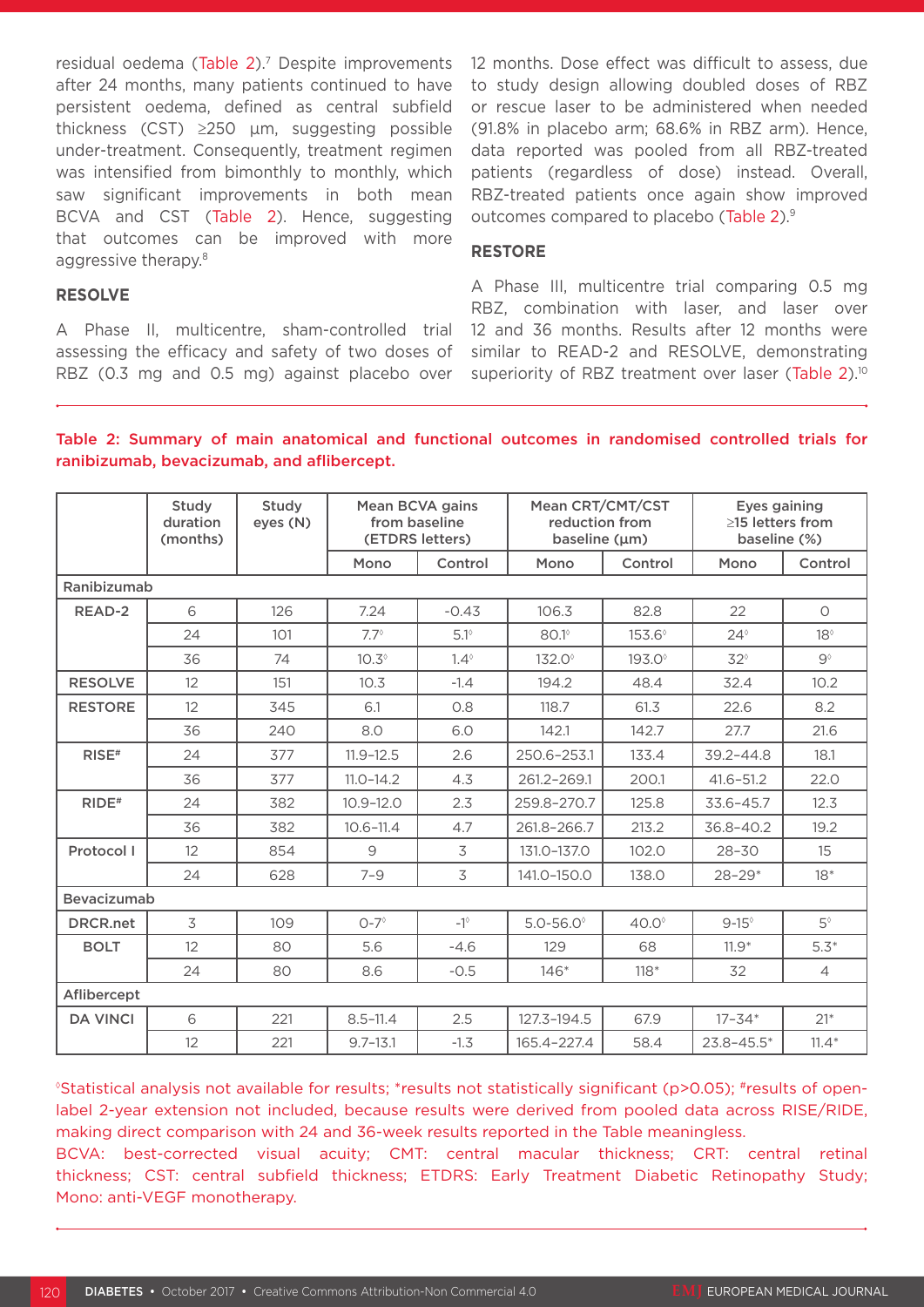After 12 months, all remaining patients were treated with RBZ. Results after 36 months reported that visual and anatomical gains were sustained in the original RBZ arm, while previously lasertreated patients improved to similar levels as the original RBZ arm despite RBZ being delayed for a year (Table 2).<sup>11</sup>

#### **RISE/RIDE**

RISE/RIDE were two parallel, methodologically identical, Phase III, multicentre trials randomising patients into three groups (0.3 mg RBZ, 0.5 mg RBZ, and sham injections) to assess efficacy and safety of RBZ compared to sham over 3 years with an additional 2-year extension. Similar to RESTORE, all patients were changed onto RBZ therapy after 24 months. The 24 and 36-month results were very similar to RESTORE, with superior and sustainable ocular benefits reported in the RBZ arm after 3 years, and up to 54 months. However, among the originally laser-treated patients, delayed RBZ treatment never achieved a similar extent of visual improvements as the original RBZ arm after 36 and 54 months. This data therefore contradicts the extent of benefits seen in RESTORE (Table 2).12-14

#### **DRCR.net (Protocol I)**

The DRCR.net (Protocol I) study compared the efficacy of both steroid and RBZ treatment against laser over 5 years. Participants were divided into four groups (0.5 mg RBZ and prompt laser, 0.5 mg RBZ and deferred laser, 4 mg intravitreal triamcinolone and prompt laser, laser only). Of relevance, 1 and 2-year results demonstrated significant improvements in mean BCVA and CST reductions in both RBZ-treated groups compared to laser (Table 2) that was maintained through 5 years. Interestingly, both 3 and 5-year results reported reduced mean BCVA gains when laser was started at RBZ initiation (RBZ and prompt laser versus RBZ and deferred laser: +6.8 versus +9.7 letters [p=0.02, 3 years]; +7.2 versus  $+9.8$  [p=0.09, 5 years]).<sup>15-18</sup>

#### Bevacizumab

BVZ (Avastin™, Genentech; Roche™) is a recombinant, humanised, full-length monoclonal antibody that binds all isoforms of VEGF-A. BVZ is currently US Food and Drug Administration (FDA) and European Medicines Agency (EMA) approved for systemic treatment of several different cancers only, and its use for ocular diseases is off-label. Despite its off-label status, doctors commonly use it for wet AMD and DMO<sup>19</sup> due to its low

cost and efficacy demonstrated in various trials. Currently, no consensus on treatment regimen is available, with the most common being 1.25 mg monthly until oedema is stabilised before using an 'as needed' regimen.<sup>20</sup>

#### **DRCR.net**

The first Phase II, multicentre trial comparing various BVZ treatment regimens against laser identified several key findings.<sup>21</sup> Firstly, eyes treated with intravitreal BVZ achieved significant BCVA improvement that persisted over 12 weeks, and greater CST reduction at 3 weeks compared to laser. Secondly, results identified no significant difference between the tested doses (1.25 mg, 2.5 mg). Thirdly, BVZ treatment achieved significantly greater BCVA improvements in DMO-treatment naïve eyes. Similar findings were also reported in a RCT conducted by Lam et al.<sup>22</sup>

#### **BOLT**

A Phase II, single-centre RCT, comparing 1.25 mg intravitreal BVZ and laser, provided further evidence supporting the benefits of BVZ. After 12 months, BVZ-treated patients gained a median of +8 letters (versus -0.5 letters in laser, p=0.0002) and mean central macular thickness (CMT) reduction of -129 µm (versus -68 µm in laser, p=0.02). Similar functional and anatomical improvements were also reported at 24 months (Table 2).<sup>23,24</sup>

#### **PACORES**

A recently published 5-year result from a multicentre retrospective study conducted in Latin America and Spain seemed to disagree about the sustainability of visual gains after 5 years.<sup>20</sup> The study included eyes treated with at least one injection of 1.25/2.5 mg of intravitreal BVZ with an 'as needed' regimen. Results showed that mean BCVA ultimately returned to baseline after 60 months, despite significant improvements at 36 months. Subgroup analysis showed that after 60 months about 75% of BVZ-treated patients had at least stable BCVA, even though only 29% achieved visual gains. Notably, significant anatomical improvements were observed 6 months after treatment and remained relatively constant throughout the 60 months.

#### **Other studies**

A review of intravitreal BVZ in DMO looked at several smaller studies with different study parameters, and similarly concluded its general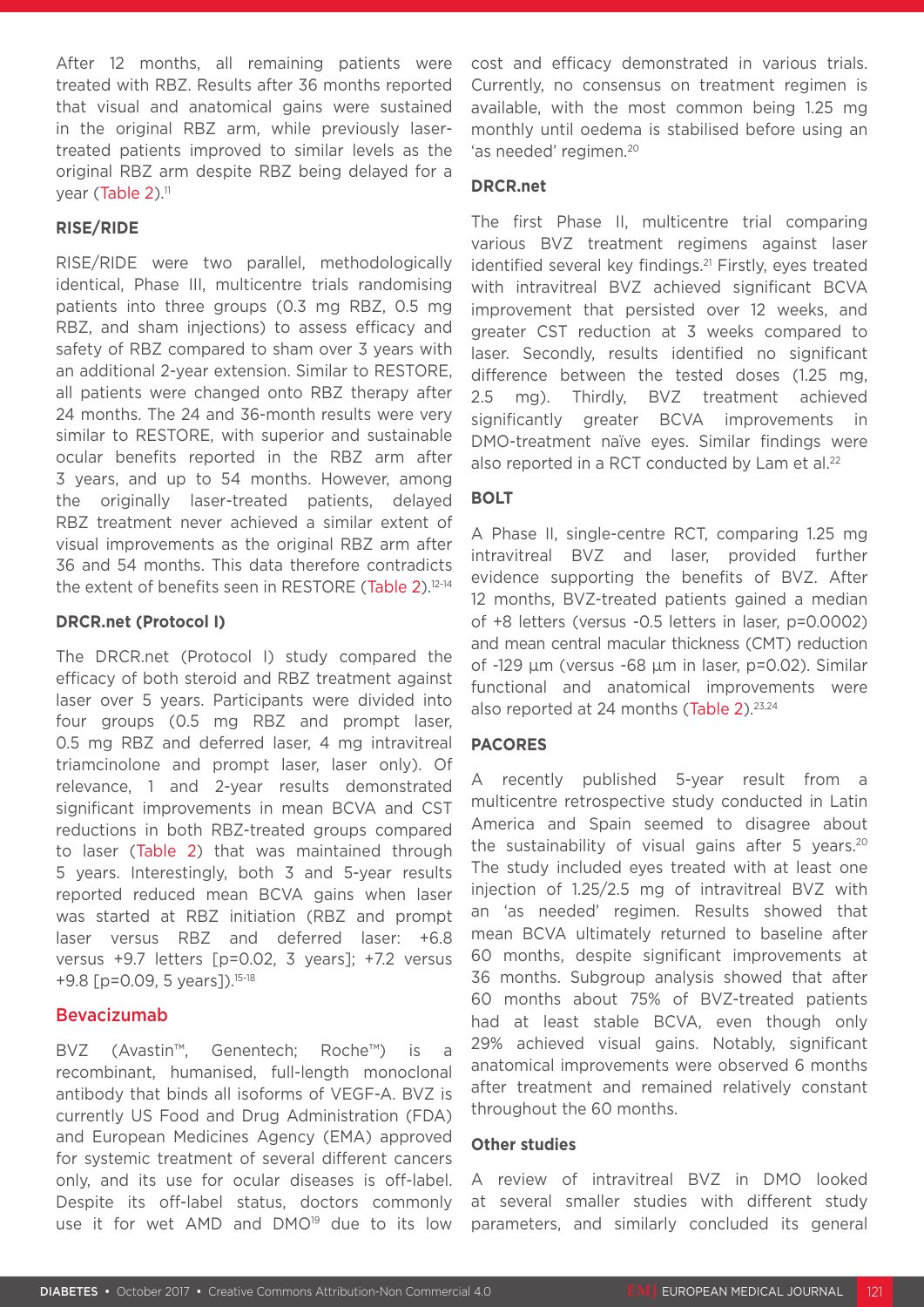efficacy.<sup>19</sup> Two noteworthy points not seen in RCT, due to their strict exclusion criteria, are that BVZ seemed to achieve visual and anatomical improvements even in cases that were unresponsive to other DMO treatments,<sup>25,26</sup> but not in cases with macular ischaemia.<sup>27</sup> However, these respective studies are inconclusive due to short follow-up periods.

#### Aflibercept

Aflibercept (Eylea™, Regeneron, Tarrytown, New York, USA, formerly VEGF trap-eye) is a high affinity, recombinant fusion protein, with VEGF-binding domains of human VEGF receptors 1 and 2 fused to fragment crystallisable domain of human immunoglobulin-G1, which binds all circulating VEGF isoforms and placental growth factor. It is currently approved in the USA, EU, Japan, and Australia for several different vascular ocular diseases, including DMO.28 The recommended dose is 2 mg every 8 weeks after 5 initial monthly loading injections.<sup>28</sup> Three landmark trials were conducted with convincing results supporting intravitreal aflibercept in DMO.

#### **DA VINCI**

A multicentre, active-controlled RCT, compared four different aflibercept regimens to laser, and each regimen achieved statistically significant improvements. The 24-week results showed aflibercept subgroups achieving mean BCVA gains between +8.5 and +11.4 letters (versus +2.5 letters in laser, p≤0.0085 for each subgroup), and mean CRT reduction between -127.3 µm and -194.5 µm (versus -67.9 µm with laser, p=0.0066 for each subgroup).<sup>29,30</sup> The superiority of aflibercept over laser remained statistically significant even after 1 year (Table  $2$ ).<sup>31</sup>

#### **VISTA/VIVID**

Two similarly designed Phase III, active-controlled RCT, comparing two aflibercept regimens (2 mg every 4 weeks and 2 mg every 8 weeks after 5 initial monthly doses) to laser were carried out. The 52, 100, and 148-week results are summarised in Table 3. Results after 1 year were very similar to those reported in the DA VINCI trial for three outcome measures. Additionally, the reported 100 and 148-week results provided strong significant evidence of the sustainability of visual benefits with aflibercept over laser even in the longer term. Additionally, the study design allowed all patients who met retreatment criteria to be given rescue treatment after Week 24. Aflibercept-treated eyes consistently required significantly less rescue treatment compared to laser-treated eyes from 24 to 148 weeks. Overall, no significant differences in efficacy were found between the two aflibercept regimens.<sup>32-34</sup>

#### Pegaptanib

Pegaptanib sodium (Macugen™, Eyetech™, New York City, New York, USA) is a ribonucleic acid aptamer that specifically blocks the ocular angiogenic activity of the VEGF $_{165}$  isoform. Although it is approved only for the treatment of wet AMD in USA and Europe,<sup>35</sup> results from Phase II and III trials are highly supportive of its application in treating DMO. Both trials recommend a dosage regimen of 0.3 mg every 6 weeks followed by an 'as needed' regimen.

A Phase II RCT reported both functional and anatomical improvements with 0.3 mg compared to sham. Median BCVA at Week 36 was significantly better, with 0.3 mg (20/50) compared to sham (20/63) (p=0.04), and significantly more patients gained VA of ≥10 letters with 0.3 mg (34%) compared to sham (10%) (p=0.003). Treatment reduced mean central retinal thickness (CRT) by -68  $\mu$ m, while sham resulted in +4  $\mu$ m thickening ( $p=0.02$ ).<sup>36</sup>

Findings drawn from 2-year data collated from another Phase II/III trial confirmed the short term clinical benefits and suggested continued longterm visual improvements. After Week 54, 36.8% of patients treated with pegaptanib gained BCVA of ≥10 letters compared to 19.7% with sham (p=0.0047). At Week 102, the same BCVA improvement was higher in the treatment group (38.3%) compared to sham (30.0%), albeit not statistically significant (p=0.1729). Additionally, the trial showed statistically superior improvements in mean VA from baseline after treatment compared with sham (p<0.05) at both Weeks 54 and 102. However, CRT improvements between both groups at Weeks 54 and 102 were 'numerically different but not statistically significant' suggesting that benefits of pegaptanib might be more functional rather than anatomical.<sup>37</sup>

A separate meta-analysis combined data from both of these trials and demonstrated a statistically significant greater percentage of treated patients gained VA of ≥15 letters over sham.38 Also, two smaller studies (one prospective and one retrospective) both reported significant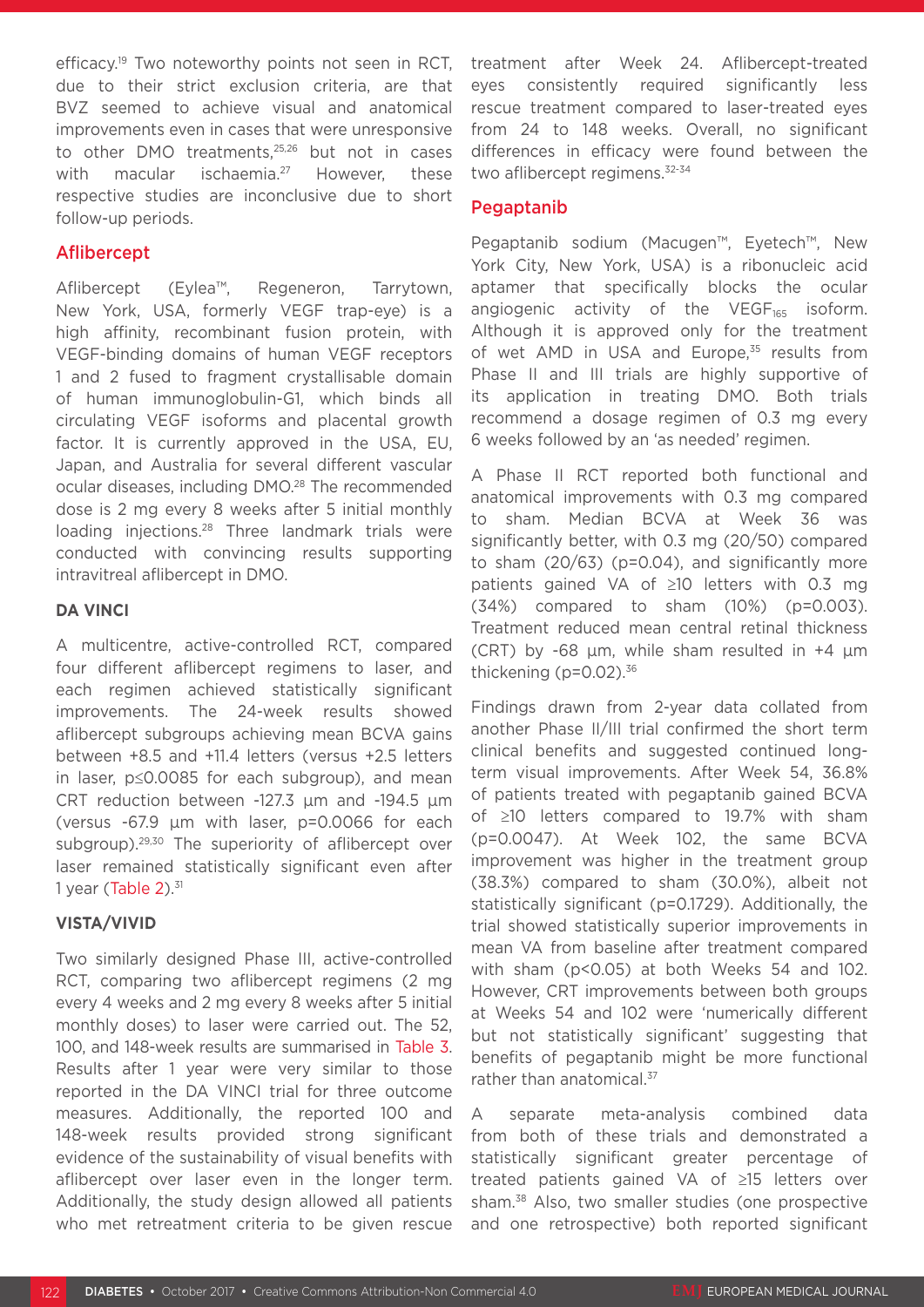improvements in mean BCVA and mean CRT with pegaptanib too,<sup>39,40</sup> indicating effectiveness across a wider population.

## COMPARISON BETWEEN ANTI-VASCULAR ENDOTHELIAL GROWTH FACTOR AGENTS

DRCR.net (Protocol T) is the first and only RCT directly comparing more than two different anti-VEGF agents, enabling relative efficacy to be studied. This multicentre RCT randomised patients into three groups (0.3 mg RBZ, 1.25 mg BVZ and 2 mg aflibercept) with BCVA gains as the primary outcome measure. Mean BCVA gains from baseline were +11.2, +9.7, and +13.3 letters for RBZ, BVZ, and aflibercept, respectively, after 1 year, and +12.3, +10.0, +12.8, respectively, after 2 years. Overall, all three anti-VEGF agents were efficacious in DMO. Subgroup analysis identified that in eyes with better baseline BCVA (between 20/32 and 20/40), 1-year and 2-year BCVA gains were similar across the three agents. However, in eyes with poorer baseline VA (20/50 or worse), aflibercept performed significantly better than BVZ and RBZ after 1 year, but only superiority over BVZ was maintained after 2 years. Notably, no significant difference in BCVA improvements was found between RBZ and BVZ over the 2 years.<sup>28,41,42</sup>

#### **DISCUSSION**

The use of anti-VEGF agents in DMO has popularised over the last few years. Before that, the gold standard treatment was laser that reduces the 3-year risk of moderate vision loss by 50%, compared to observation in the landmark ETDRS study.43 However, as the disease may progress to blindness, settling for a treatment that slows DMO progression is suboptimal. Ideally, treatment should improve visual outcomes early on and persist in the long run to be considered effective, due to disease chronicity requiring prolonged repeated treatments.

Unfortunately, laser only improved vision by three lines in 11% and 16% of patients after 1 and 3 years, respectively.43 Comparatively, results from the aforementioned landmark studies clearly highlight the superior therapeutic benefits of anti-VEGF agents in achieving both visual improvements and resolution of DMO. Overall, as a drug class, early clinical benefits are observed as early as 1 month.<sup>20</sup>

|                                                                  |           | <b>VISTA</b> |       |       | <b>VIVID</b>    |       |               |
|------------------------------------------------------------------|-----------|--------------|-------|-------|-----------------|-------|---------------|
|                                                                  |           | 2q4          | 2q8   | Laser | 2q <sub>4</sub> | 2q8   | Laser         |
| <b>Mean BCVA gains</b><br>(ETDRS letters)                        | 52 weeks  | 12.5         | 10.7  | O.2   | 10.5            | 10.7  | $1.2^{\circ}$ |
|                                                                  | 100 weeks | 11.5         | 11.1  | O.9   | 11.4            | 9.4   | 0.7           |
|                                                                  | 148 weeks | 10.4         | 10.5  | 1.4   | 10.3            | 11.7  | 1.6           |
| <b>Mean CRT</b><br>reduction (um)                                | 52 weeks  | 185.9        | 183.1 | 73.3  | 195.0           | 192.4 | 66.2          |
|                                                                  | 100 weeks | 191.4        | 191.1 | 83.9  | 211.8           | 195.8 | 85.7          |
|                                                                  | 148 weeks | 200.4        | 190.1 | 109.8 | 215.2           | 202.8 | 122.6         |
| Eyes gaining<br>$\geq$ 15 letters from<br>baseline (%)           | 52 weeks  | 41.6         | 31.1  | 7.8   | 32.4            | 33.3  | 9.1           |
|                                                                  | 100 weeks | 38.3         | 33.1  | 13.0  | 38.2            | 31.1  | 12.1          |
|                                                                  | 148 weeks | 42.9         | 35.8  | 13.6  | 41.2            | 42.2  | 18.9          |
| <b>Eyes requiring</b><br>rescue treatment<br>after 24 weeks* (%) | 52 weeks  | 2.6          | O.7   | 31.2  | 4.4             | 8.1   | 24.1          |
|                                                                  | 100 weeks | 3.2          | 8.6   | 40.9  | 7.4             | 11.1  | 34.6          |
|                                                                  | 148 weeks | 4.5          | 10.5  | 40.9  | 7.4             | 11.9  | 35.3          |

#### Table 3: Summary of 52 and 100-week results from VISTA/VIVID study.32-34

#### All results were clinically significant (p≤0.0001).

\*Rescue treatment refers to the treatment modality that patient was not randomised to and have not received before (e.g., patients in the laser-treated group received rescue aflibercept of 5 doses 2q4 followed by 2q8 until end of study).

BCVA: best-corrected visual acuity; CRT: central retinal thickness; ETDRS: Early Treatment Diabetic Retinopathy Study; 2q4: 2 mg every 4 weeks after 5 initial monthly doses; 2q8: 2 mg every 8 weeks after 5 initial monthly doses.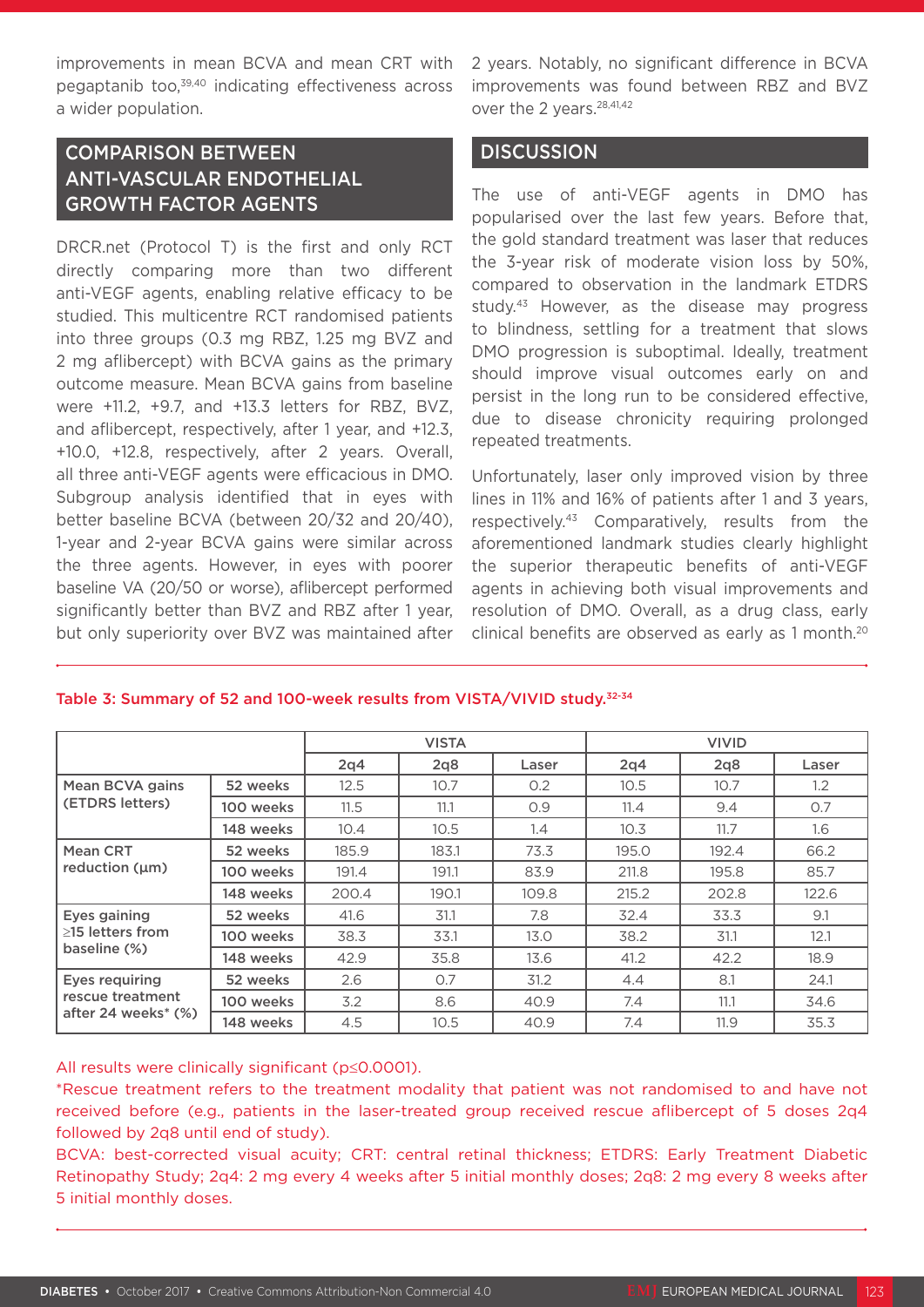Furthermore, current evidence strongly supports the sustainability of clinical benefits for at least 3 years, with several RCT, like RISE/RIDE and Protocol I, even reporting persistent improvements after 5 years. However, two retrospective studies presenting 5-year data, the PACORES study and Wecker et al.,<sup>44</sup> both reported mean BCVA returning to baseline with no significant improvements after 5 years.<sup>20,44</sup> These conflicting conclusions in 5-year sustainability might possibly be accounted for by differences in study population characteristics. Is the heterogeneous sample in these retrospective studies a better reflection of real-world patient characteristics? Or is there an inherent selection bias affecting how we should interpret long-term results from these retrospective studies?<sup>44</sup> Hence, we believe that 5-year benefits are likely to be sustainable in most patients, but not necessarily in patients with resistant/recurrent DMO. Nonetheless, in such patients, anti-VEGF treatment is likely to be non-inferior to laser after 5 years, as further deterioration towards blindness is avoided; hence, making anti-VEGF therapy superior and more popular than laser.

Additionally, encouraging retreatment results show that patients can still benefit from anti-VEGF therapy, even if initiation was delayed. However, whether delayed anti-VEGF therapy can achieve levels of improvement seen in early treatment is still debatable. Chung et al.<sup>27</sup> suggested avoiding BVZ treatment in patients with macular ischaemia as it led to worse visual outcomes. This is particularly interesting as it would constitute a contraindication for anti-VEGF treatment. A possible explanation could be that the

downregulation of VEGF below physiological levels induces excessive vasoconstriction, that further disrupts the already compromised chorioretinal circulation in diabetics, causing macular ischaemia and poorer visual outcomes.<sup>27,45</sup> Though such data is limited, another review suggests the rare possibility of anti-VEGF compromising retinal circulation,<sup>45</sup> thereby causing macular ischaemia. Hence, extra precautions, such as frequent follow-ups or alternative treatments, should be considered in such patients until conclusive evidence is found.

In terms of the drug class effect among anti-VEGF agents, two articles reviewed both reported visual and anatomical improvements after converting from RBZ/BVZ to aflibercept treatment.<sup>46,47</sup> Hence, it is worth switching between anti-VEGF agents if response is suboptimal. This makes close monitoring early on after initiation especially important. Nonetheless, more studies are required to fully understand whether similar improvements are achieved when converting to other anti-VEGF agents besides aflibercept.

#### **CONCLUSION**

In conclusion, intravitreal anti-VEGF agents have definitely revolutionised the management of DMO. The reported superior visual improvements and resolution of macular oedema create a strong case for it to be the new standard of care. Nonetheless, caution should be taken when treating patients with macular ischaemia or persistent DMO. Hopefully, with long-term clinical benefits of anti-VEGF therapy generally sustainable, prevalence of DMO can be effectively lowered to reduce blindness.

#### REFERENCES

1. Ding J, Wong TY. Current epidemiology of diabetic retinopathy and diabetic macular edema. Curr Diab Rep. 2012; 12(4):346-54.

2. Mathew C et al. Updates in the management of diabetic macular edema. J Diabetes Res. 2015;2015:794036.

3. Virgili G et al. Anti-vascular endothelial growth factor for diabetic macular oedema. Cochrane Database Syst Rev. 2014;(10):CD007419.

4. Fogli S et al. Pathophysiology and pharmacological targets of VEGF in diabetic macular edema. Pharmacol Res. 2016;103:149-57.

5. Yee KH, Sanjay S. Anti-vascular endothelial growth factor therapy in diabetic macular oedema: is it safe? EMJ Diabet. 2017;5[1]:126-133.

6. Nguyen QD et al.; READ-2 Study Group. Primary end point (six months) results of the ranibizumab for edema of the mAcula in diabetes (READ-2) study. Ophthalmology. 2009;116(11):2175-81.

7. Nguyen QD et al.; READ-2 Study Group. Two-year outcomes of the ranibizumab for edema of the mAcula in diabetes (READ-2) study. Ophthalmology. 2010; 117(11):2146-51.

8. Do DV et al.; READ-2 Study Group.

Ranibizumab for edema of the macula in diabetes study: 3-year outcomes and the need for prolonged frequent treatment. JAMA Ophthalmol. 2013;131(2):139-45.

9. Massin P et al. Safety and efficacy of ranibizumab in diabetic macular edema (RESOLVE Study): a 12-month, randomized, controlled, double-masked, multicenter phase II study. Diabetes Care. 2010;33(11):2399-405.

10. Mitchell P et al.; RESTORE study group. The RESTORE study: ranibizumab monotherapy or combined with laser versus laser monotherapy for diabetic macular edema. Ophthalmology. 2011;